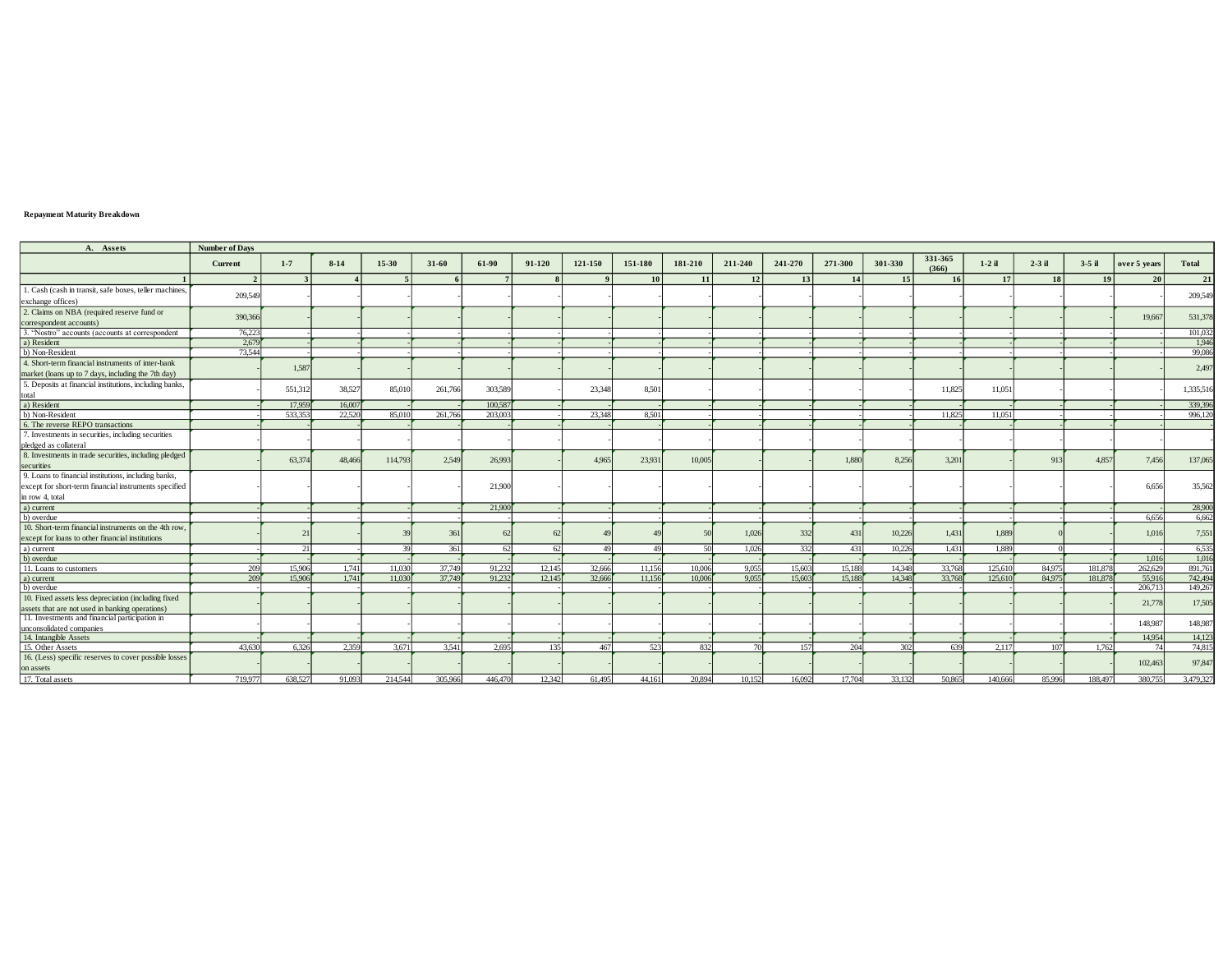## Repayment Maturity Breakdown (continued)

| <b>B.</b> Liabilities and Equity                                                                                  | <b>Number of Days</b> |              |        |         |           |                |              |              |           |         |          |         |         |         |                  |            |           |          |               |           |
|-------------------------------------------------------------------------------------------------------------------|-----------------------|--------------|--------|---------|-----------|----------------|--------------|--------------|-----------|---------|----------|---------|---------|---------|------------------|------------|-----------|----------|---------------|-----------|
|                                                                                                                   | Current               | $1 - 7$      | $8-14$ | 15-30   | $31 - 60$ | 61-90          | 91-120       | 121-150      | 151-180   | 181-210 | 211-240  | 241-270 | 271-300 | 301-330 | 331-365<br>(366) | $1-2$ il   | $2-3$ il  | $3-5$ il | 5 ildən artıq | Cəmi      |
|                                                                                                                   | $\overline{2}$        | $\mathbf{3}$ |        | $\sim$  | 6         | 7 <sup>1</sup> | $\mathbf{8}$ | $\mathbf{Q}$ | <b>10</b> | 11      | 12       | 13      | 14      | 15      | <b>16</b>        | 17         | <b>18</b> | 19       | 20            | 21        |
| 1. Deposits of clients, except for deposits of banks<br>and other financial institutions                          | 1,737,294             | 21,088       | 3.738  | 163,457 | 50,873    | 70,875         | 5.533        | 44.547       | 8.675     | 2,824   | 19.585   | 16,077  | 7.610   | 7,241   | 4.751            | 351,137    | 87.290    | 141.387  |               | 2,744,077 |
| a) deposits of individuals                                                                                        | 447.219               |              |        |         |           |                |              |              |           |         |          |         |         |         |                  |            |           |          |               | 447,219   |
| b) demand deposits of legal entities (the current                                                                 |                       |              |        |         |           |                |              |              |           |         |          |         |         |         |                  |            |           |          |               |           |
| (including current accounts of non-bank financial                                                                 | 1,289,176             |              |        |         |           |                |              |              |           |         |          |         |         |         |                  |            |           |          |               | 1,289,176 |
| institutions), and including check accounts)                                                                      |                       |              |        |         |           |                |              |              |           |         |          |         |         |         |                  |            |           |          |               |           |
| c) deposits of individuals with unexpired payback                                                                 |                       |              |        |         |           |                |              |              |           |         |          |         |         |         |                  |            |           |          |               |           |
| term                                                                                                              |                       | 2,888        | 408    | 2,356   | 2,649     | 4,072          | 5.533        | 43,527       | 2,675     | 2,824   | 2,543    | 1,459   | 7.610   | 6,241   | 2,289            | 15,831     | 78,282    | 45,231   | $\Omega$      | 226,512   |
| d) deposits of legal entities with unexpired payback                                                              |                       |              |        |         |           |                |              |              |           |         |          |         |         |         |                  |            |           |          |               |           |
| term                                                                                                              | 899                   | 18.200       | 3.330  | 161,101 | 48,224    | 66,803         |              | 1.020        | 6,000     |         | 17,042   | 14,618  |         | 1,000   | 2.462            | 335,306    | 9,008     | 96,156   |               | 781,171   |
|                                                                                                                   |                       |              |        |         |           |                |              |              |           |         |          |         |         |         |                  |            |           |          |               |           |
| e) term deposits of individuals with expired payback                                                              |                       |              |        |         |           |                |              |              |           |         |          |         |         |         |                  |            |           |          |               |           |
| f) term deposits of legal entities with expired                                                                   |                       |              |        |         |           |                |              |              |           |         |          |         |         |         |                  |            |           |          |               |           |
| payback                                                                                                           |                       |              |        |         |           |                |              |              |           |         |          |         |         |         |                  |            |           |          |               |           |
| 2. Loans of the NBA                                                                                               |                       |              |        |         | 3,016     |                |              |              |           |         |          |         |         |         |                  |            |           |          |               | 3,016     |
| 3. "Loro" accounts (correspondent accounts of                                                                     | 6,595                 |              |        |         |           |                |              |              |           |         |          |         |         |         |                  |            |           |          |               | 6,595     |
| a) Resident                                                                                                       | 6.441                 |              |        |         |           |                |              |              |           |         |          |         |         |         |                  |            |           |          |               | 6,441     |
| b) Non-Resident                                                                                                   | 154                   |              |        |         |           |                |              |              |           |         |          |         |         |         |                  |            |           |          |               | 154       |
| 4. REPO operations                                                                                                |                       |              |        |         |           |                |              |              |           |         |          |         |         |         |                  |            |           |          |               |           |
| 5. Short-term financial instruments of inter-bank                                                                 |                       |              |        |         |           |                |              |              |           |         |          |         |         |         |                  |            |           |          |               |           |
| market (loans up to 7 days, including the 7th day)                                                                |                       |              |        |         |           |                |              |              |           |         |          |         |         |         |                  |            |           |          |               |           |
| 6. Deposits of banks and financial institutions                                                                   |                       |              | 1,000  |         |           | <b>150</b>     |              | 74,418       | 2,000     |         | 1,000    | 3.757   |         | 12.361  | 500              | 5,500      | 6.150     | 6.481    |               | 113,357   |
| a) Resident                                                                                                       |                       |              | 1,000  |         |           | 150            |              | 74,418       | 2.000     |         | 1.000    | 3.757   |         | 12.361  | 500              | 5.500      | 6.150     | 6.481    |               | 113,357   |
| b) Non-Resident                                                                                                   |                       |              |        |         |           |                |              |              |           |         |          |         |         |         |                  |            |           |          |               | ÷         |
| 7. Loans borrowed from banks (for a period of                                                                     |                       |              |        |         | 287       |                |              |              |           |         |          |         |         |         |                  |            | 34,780    | 8,005    |               | 43,072    |
| more than 7 days)                                                                                                 |                       |              |        |         |           |                |              |              |           |         |          |         |         |         |                  |            |           |          |               |           |
| a) Resident<br>b) Non-Resident                                                                                    |                       |              |        |         | 287       |                |              |              |           |         |          |         |         |         |                  |            | 34,780    | 8.005    |               | 43,072    |
| 8. Loans borrowed from other financial institutions,                                                              |                       |              |        |         |           |                |              |              |           |         |          |         |         |         |                  |            |           |          |               |           |
| including international organizations                                                                             |                       | 155          | 123    | 250     | 682       | 733            | 609          | 752          | 712       | 691     | 687      | 669     | 67      | 570     | 813              | 12.420     | 20,083    | 40,273   | 56,642        | 137,548   |
| 9. Loans and deposits of central and municipal                                                                    |                       |              |        |         |           |                |              |              |           |         |          |         |         |         |                  |            |           |          |               |           |
| government bodies                                                                                                 |                       |              |        |         |           |                |              |              |           |         |          |         |         |         |                  |            |           |          |               |           |
| 10. Municipal loans and placements                                                                                |                       |              |        |         |           |                |              |              |           |         |          |         |         |         |                  |            |           |          |               |           |
| 11. Mortgage loans purchased by the bank for own                                                                  |                       |              |        |         |           |                |              |              |           |         |          |         |         |         |                  |            |           |          |               |           |
| resources                                                                                                         |                       |              |        |         |           |                |              |              |           |         |          |         |         |         |                  |            |           |          |               |           |
| 12. Payment term, including preference shares,                                                                    |                       |              |        |         |           |                |              |              |           |         |          |         |         |         |                  |            |           |          |               |           |
| subordinated debt issued by the bank and other debt                                                               |                       |              |        |         |           |                |              |              |           |         |          |         |         |         |                  |            |           |          |               |           |
| obligations of this nature                                                                                        |                       |              |        |         |           |                |              |              |           |         |          |         |         |         |                  |            |           |          |               |           |
| 13. Other liabilities                                                                                             | 25,466                | 159          | 24     | 3,088   | 159       | 346            | 129          | 304          | 110       | 75      | 90       | 168     | 179     | 89      | 147              | 426        | 381       | 2,152    | 272           | 33,762    |
| 14. Equity                                                                                                        |                       |              |        |         |           |                |              |              |           |         |          |         |         |         |                  |            |           |          | 397.900       | 397,900   |
| 15. Total liabilities (liabilities plus capital)                                                                  | 1,769,363             | 21,401       | 4,885  | 166,795 | 55,017    | 72,104         | 6,272        | 120,020      | 11,497    | 3,590   | 21,362   | 20,671  | 8,506   | 20,261  | 6,211            | 369,483    | 148,684   | 198,299  | 454,908       | 3,479,327 |
| 16. Net amount of financial assets (liabilities) for<br>each period (row 17 in Table A less row 15 in Table<br>B) | (1,049,387)           | 617,125      | 86,209 | 47,749  | 250,949   | 374,366        | 6,070        | (58, 525)    | 32,664    | 17,304  | (11,210) | (4,579) | 9,198   | 12,872  | 44,654           | (228, 817) | (62, 687) | (9,802)  | (74, 153)     |           |
|                                                                                                                   |                       |              |        |         |           |                |              |              |           |         |          |         |         |         |                  |            |           |          |               |           |